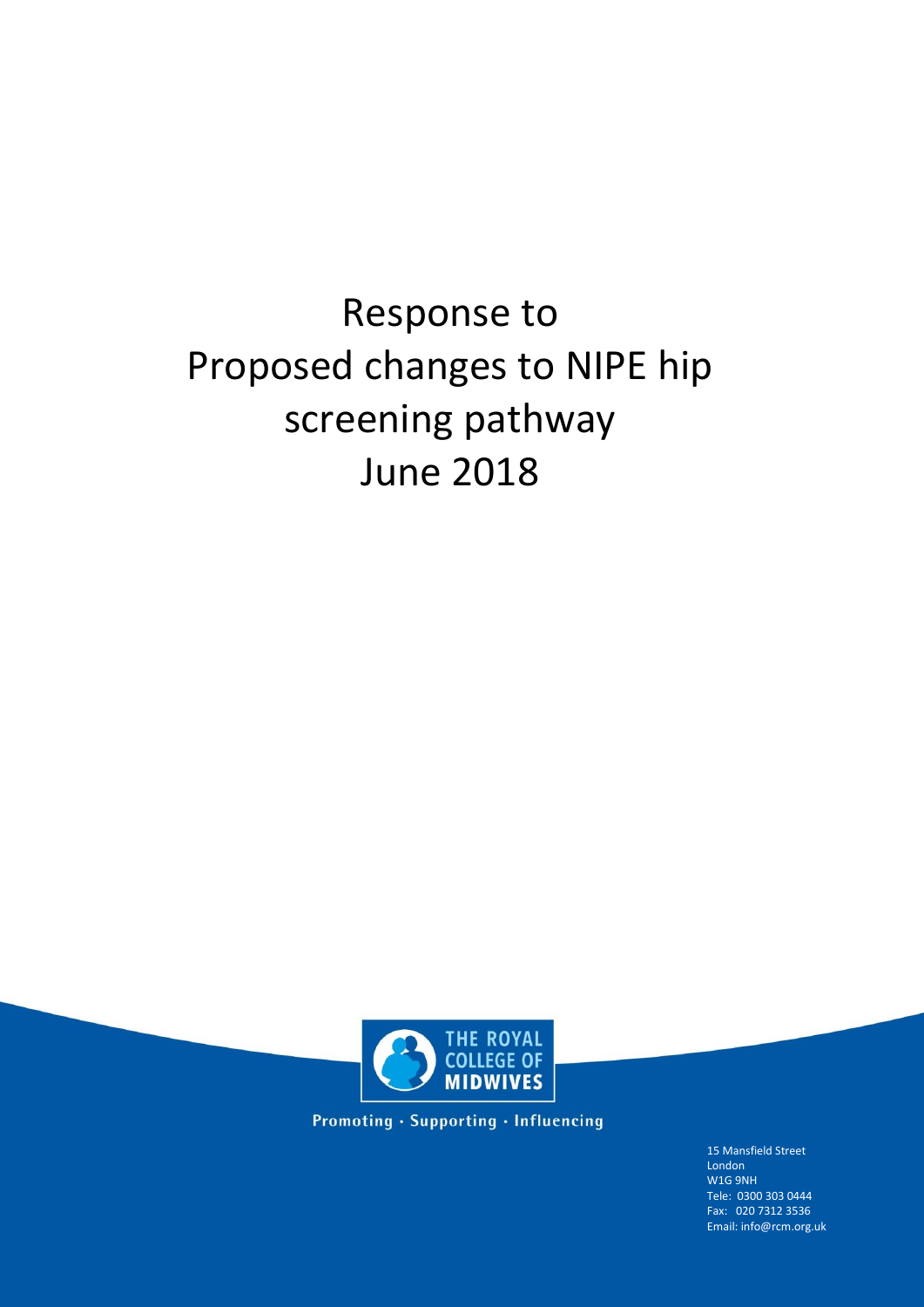

**The Royal College of Midwives 15 Mansfield Street, London, W1G 9NH**

# **The Royal College of Midwives' response to Proposed changes to NIPE hip screening pathway**

The Royal College of Midwives (RCM) is the trade union and professional organisation that represents the vast majority of practising midwives in the UK. It is the only such organisation run by midwives for midwives. The RCM is the voice of midwifery, providing excellence in representation, professional leadership, education and influence for and on behalf of midwives. We actively support and campaign for improvements to maternity services and provide professional leadership for one of the most established clinical disciplines.

The RCM welcomes the opportunity to respond to this consultation and our views are set out below.

## **The Royal College of Midwives June 2018**

#### **Consultation question 1**

What is your view on the proposal to reinforce national guidance for managing 'clicky hips' by removing reference to local management?

The RCM supports the removal of local management and the provision of national guidance about the management of 'clicky hips'. The RCM considers that the guidance should also include the caveat for a referral to a more experienced practitioner for opinion if the midwife is unsure of the findings of the physical examination.

#### **Consultation question 2**

2a. What is your view of the proposal that babies who are screen positive on newborn examination or who have risk factors should be treated the same in terms of the timing of their ultrasound examination?

The RCM agrees with the proposal to treat babies the same in terms of the timing of their ultrasound examination if they screen positive on newborn examination or they have risk factors.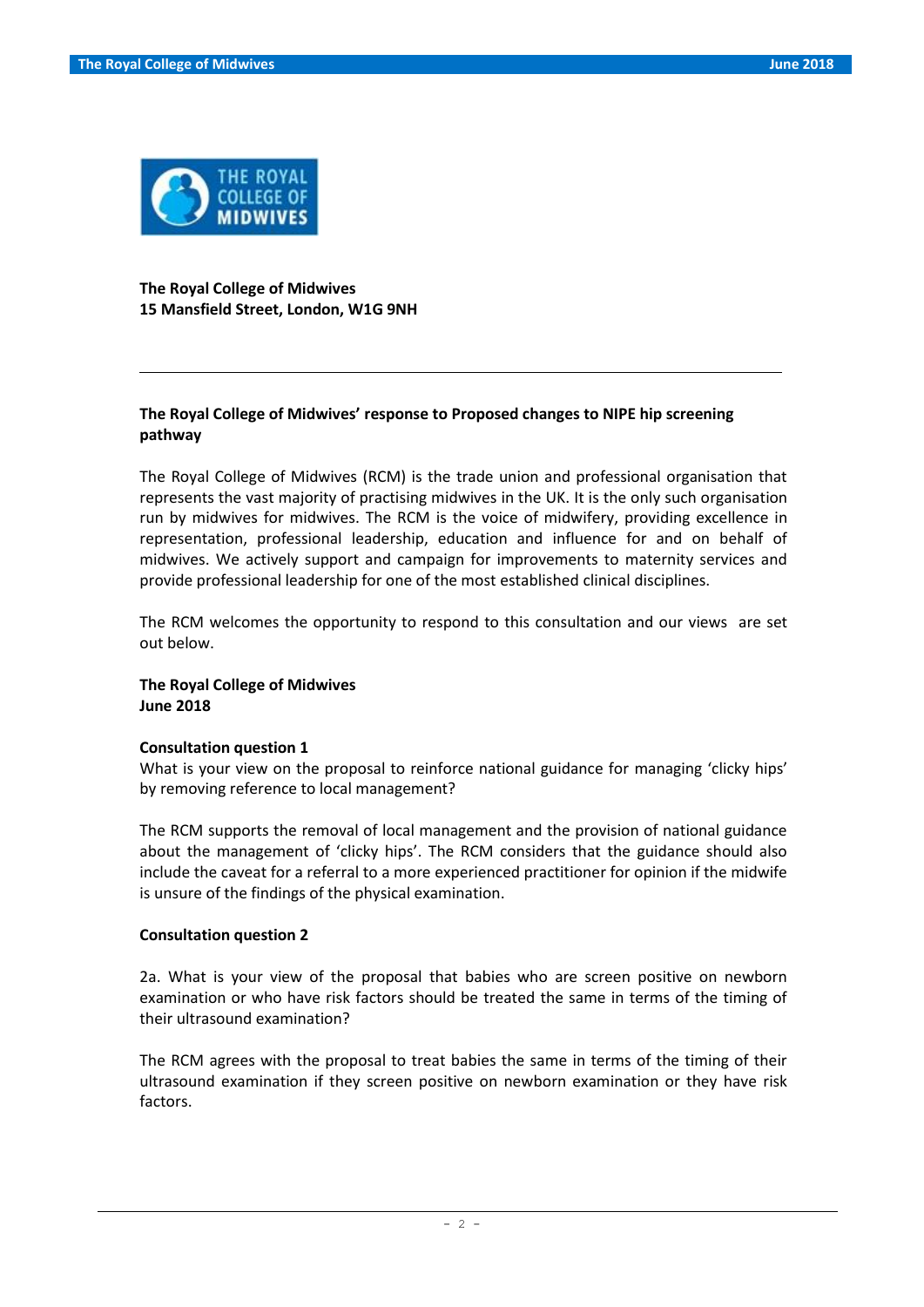2b. What is your view of the proposal that all non-premature babies who are screen positive on newborn examination or who have risk factors should either be discharged or in the treatment pathway by the age of 6 weeks?

The RCM supports the recommendation for all non-premature babies who screen positive on newborn examination or who have risk factors to either be discharged or in the treatment pathway by the age of 6 weeks. We recognise this recommendation may require significant investment in communicating the change in referral times to enable clinical practice to change.

## **Consultation question 3**

What is your view of the proposal that babies should not have hip ultrasound scan undertaken earlier than 3 weeks of age?

The RCM supports the proposal as per the evidence cited.

## **Consultation question 4**

What is your view on the proposal that babies who have an abnormal newborn examination but normal ultrasound can be discharged without need to see orthopaedic surgeon / specialist practitioner?

The RCM is cautious about this new national guidance, as it is not clear which professional will be discharging the babies who have had a positive physical examination but a normal ultrasound screen? The RCM would like the pathway to be clear that if at the 6-8 week infant physical examination the baby continues to have a positive physical examination, referral to orthopaedic surgeon/specialist and/or to ultrasound scan is necessary.

## **Consultation question 5**

What is your view on the proposal that babies who have hip risk factors identified but normal ultrasound should be discharged without the need to see an orthopaedic surgeon or specialist practitioner?

The RCM accepts the evidence that babies who have hip risk factors but a normal ultrasound should be discharged without the need to be seen by an orthopaedic surgeon/specialist with the caveat that should the baby have a positive infant physical examination at 6-8 weeks, there is a robust referral and escalation to orthopaedic surgeon/specialist and/or ultrasound scan.

## **Consultation question 6**

6a. What is your view on the proposal that there should be an allowance for prematurity in deciding at what age a baby's hips should be examined?

The RCM agrees that an allowance should be made for prematurity when deciding on the age at which a baby's hips should be examined.